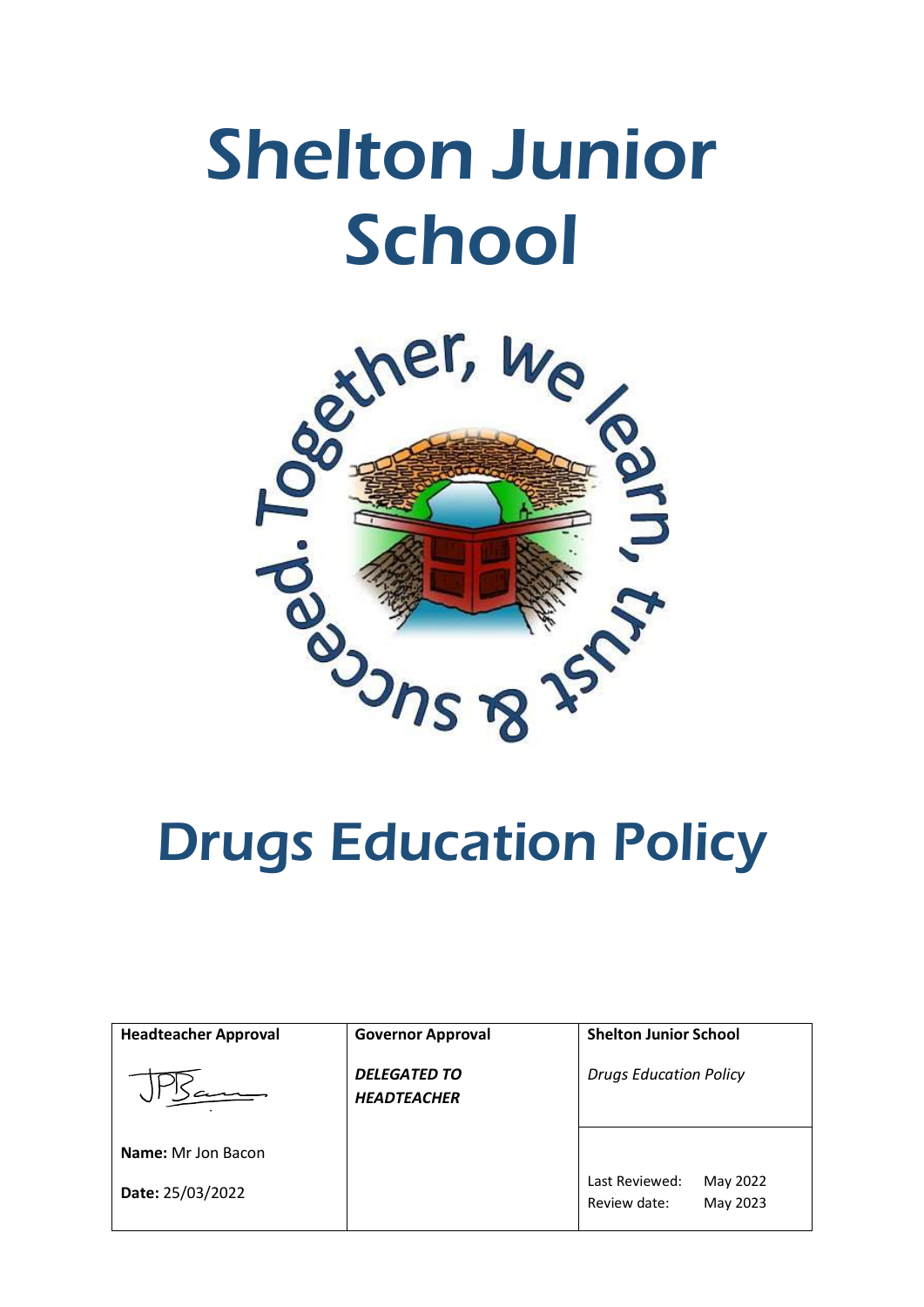## <span id="page-1-0"></span>**Policy review dates and changes**

| <b>Date</b> | By whom  | <b>Summary of changes made</b> |
|-------------|----------|--------------------------------|
| May 2021    | $\sf HC$ | Updated with new SOW           |
| May 2022    | HC       | Reviewed - no changes made     |
|             |          |                                |
|             |          |                                |
|             |          |                                |
|             |          |                                |
|             |          |                                |
|             |          |                                |
|             |          |                                |
|             |          |                                |
|             |          |                                |
|             |          |                                |
|             |          |                                |
|             |          |                                |
|             |          |                                |
|             |          |                                |
|             |          |                                |
|             |          |                                |
|             |          |                                |
|             |          |                                |
|             |          |                                |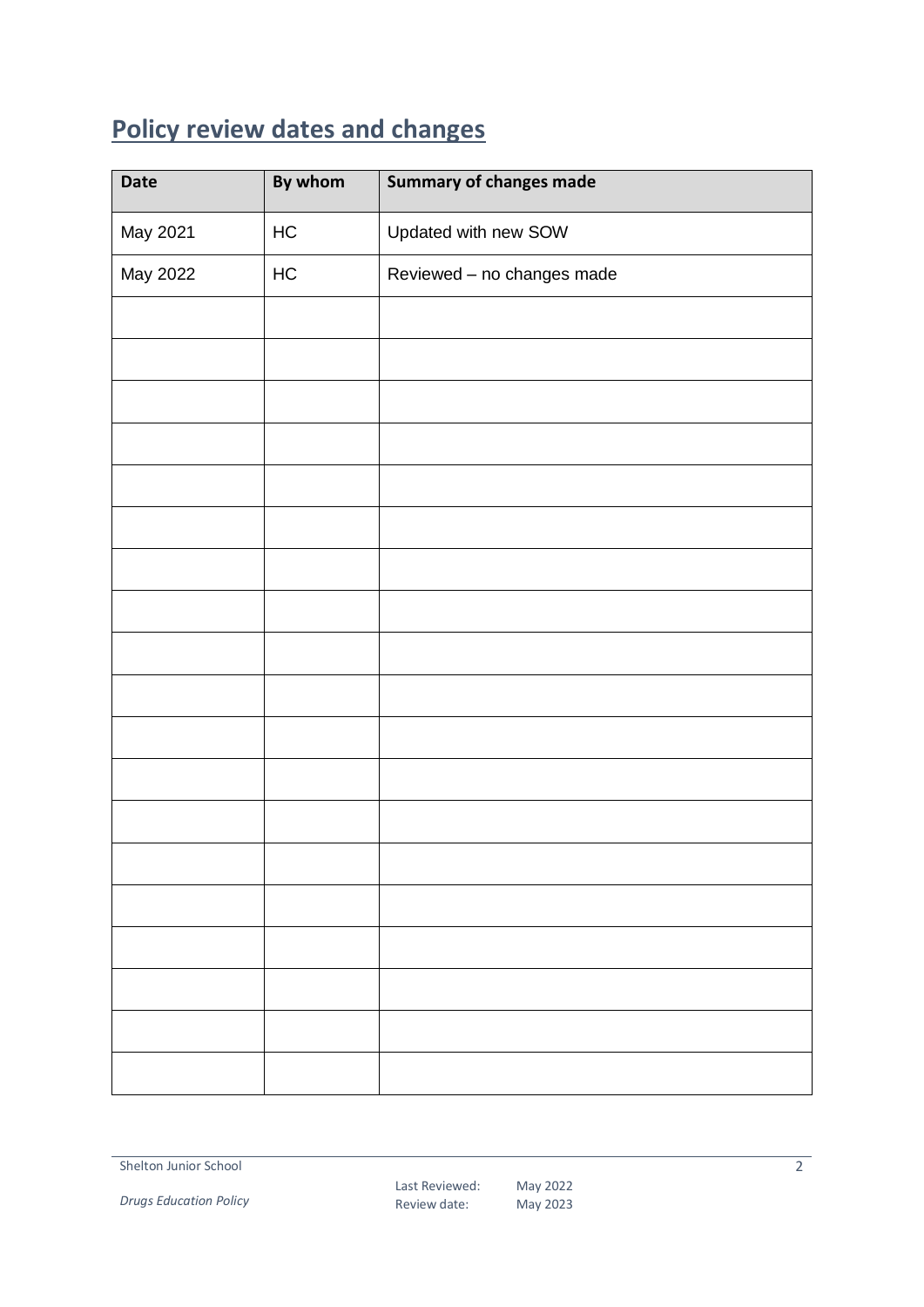## Contents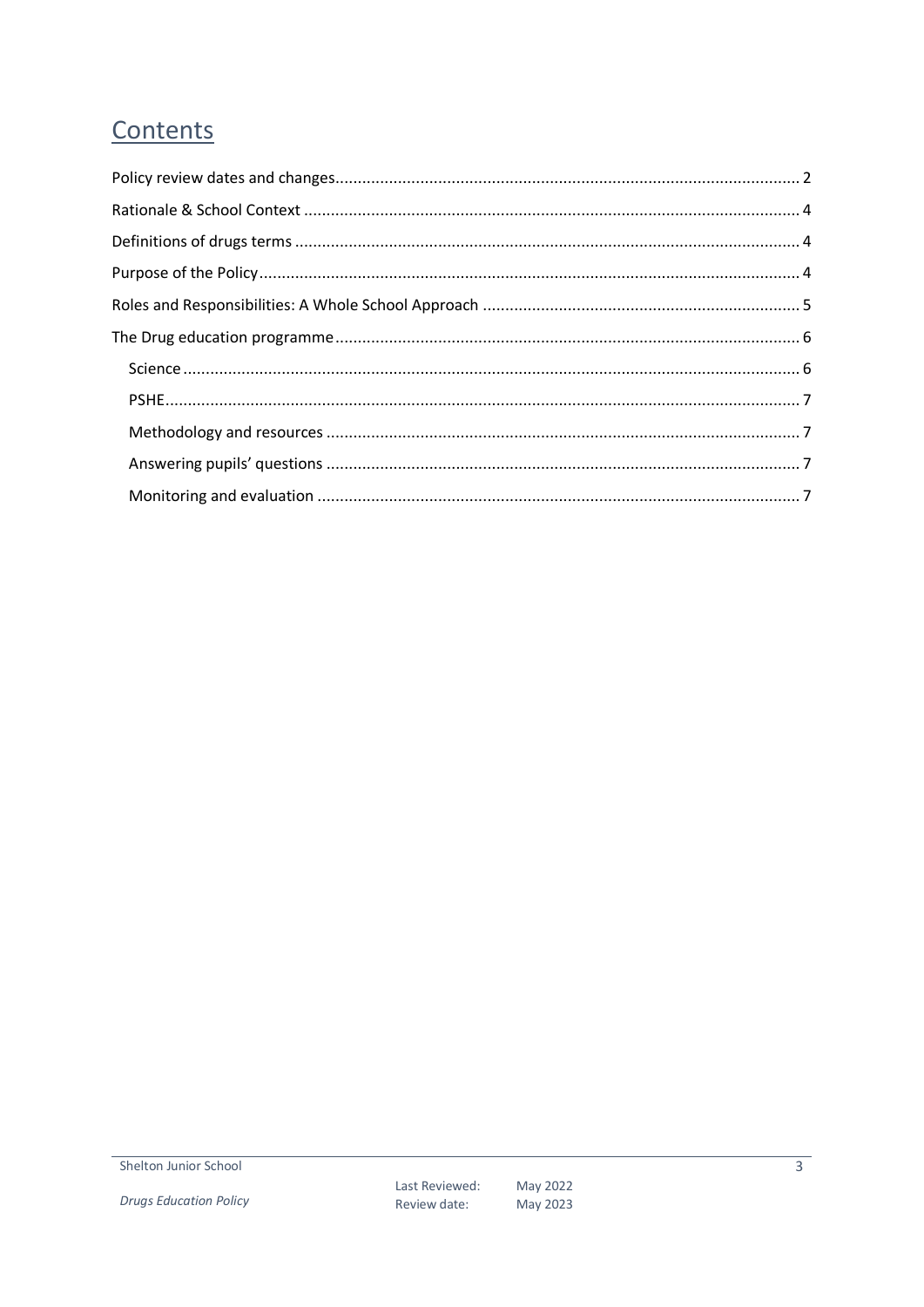## <span id="page-3-0"></span>**Rationale & School Context**

Drug and alcohol Education is part of National Curriculum Science which is statutory for all schools. The government advise schools to use the non-statutory Personal Health and Social Education curriculum to cover drug education. The DfE guidance (2012) states that drug education should be part of a well-planned programme of PSHE education delivered in a supportive environment, where pupils are aware of the school rules, feel able to engage in open discussion and feel confident about asking for help if necessary.

**Shelton Junior School** believes it has a duty to inform and educate young people on the consequences of drug use and misuse. The school takes a pro-active stance on this matter, believing that health education is a vital part of the Personal, Social, Health and Economic Education of every pupil. We use the Christopher Winter Project Resources to deliver Drugs & Alcohol Education from year 3-6.

This Policy was developed in consultation with the staff and pupils at Shelton Junior School.

## <span id="page-3-1"></span>**Definitions of drugs terms**

For the purposes of this policy, drugs are defined as the following: all legal drugs including over the counter and prescription medicines, alcohol, tobacco, volatile substances and illegal drugs.

'Drug taking' involves the consumption of any drug.

'Drug use' is drug taking through which harm may or may not occur.

'Drug misuse' is drug taking, which harms health or functioning. It may include physical or psychological dependence or be part of a wider spectrum of problematic or harmful behaviour.

## <span id="page-3-2"></span>**Purpose of the Policy**

At **Shelton Junior School** our practical definition of drug education is 'the acquisition of knowledge, understanding and skills and exploration of attitudes and values which will enable young people to make informed decisions about their own, and other people's, use of drugs'.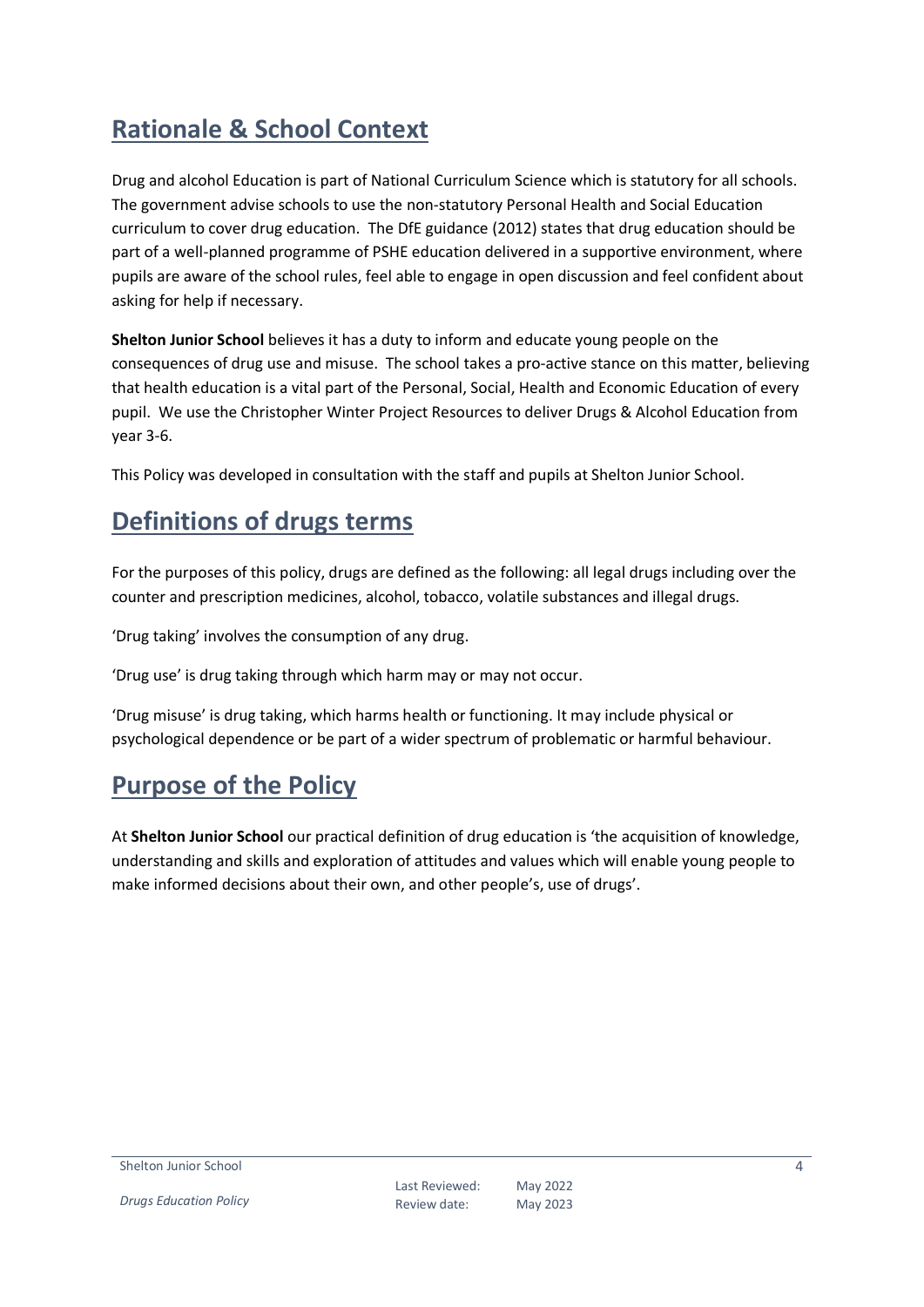Our educational approach focuses on provision of accurate and balanced information and across the 3 following areas:

#### Knowledge

Increase pupils' knowledge and understanding and clarify misconceptions about:

- the short and long term effects and risks of drugs  $\bullet$
- the rules and laws relating to drugs
- the impact of drugs on individuals, families and communities
- the prevalence and acceptability of drug use among peers
- $\bullet$ the complex moral, social, emotional and political issues surrounding drugs.

#### **Skills**

Develop pupils' personal and social skills to make informed decisions and keep themselves safe and healthy, including:

- assessing, avoiding and managing risk
- communicating effectively  $\bullet$
- resisting pressures
- finding information, help and advice
- devising problem-solving and coping strategies
- developing self-awareness and self-esteem.

#### **Attitudes**

Enable pupils to explore their own and other peoples' attitudes towards drugs, drug use and drug users, including

- challenging stereotypes
- exploring media and social influences.

## <span id="page-4-0"></span>**Roles and Responsibilities: A Whole School Approach**

A whole school approach will be adopted to drug education that actively involves the whole school community. All groups who make up the school community have roles and responsibilities regarding drugs. In particular:

**The Senior Leadership Team (SLT)** will endeavour to support the provision and development of drug education in line with this policy by providing leadership and adequate resourcing.

**The PSHE Co-ordinator** will maintain an overview of drug education provision and have overall responsibility for its development. This will include keeping up to date with developments and good practice, developing the provision to meet pupils' needs, providing support and resources for staff, arranging staff training, liaising with outside agencies and monitoring and evaluation.

**Teaching staff:** Drug education is best led by teachers rather than outside experts. Teachers have an understanding of their pupils, develop a dialogue with them and are accessible on an ongoing basis. Teacher led drug education also avoids the situation whereby drugs are sensationalised and seen by pupils as something teachers cannot talk about. The Designated Safeguarding Lead and Deputy Designated Safeguarding Lead will ensure that class teachers are informed of any children who are vulnerable where drug misuse by either parent or child is a concern.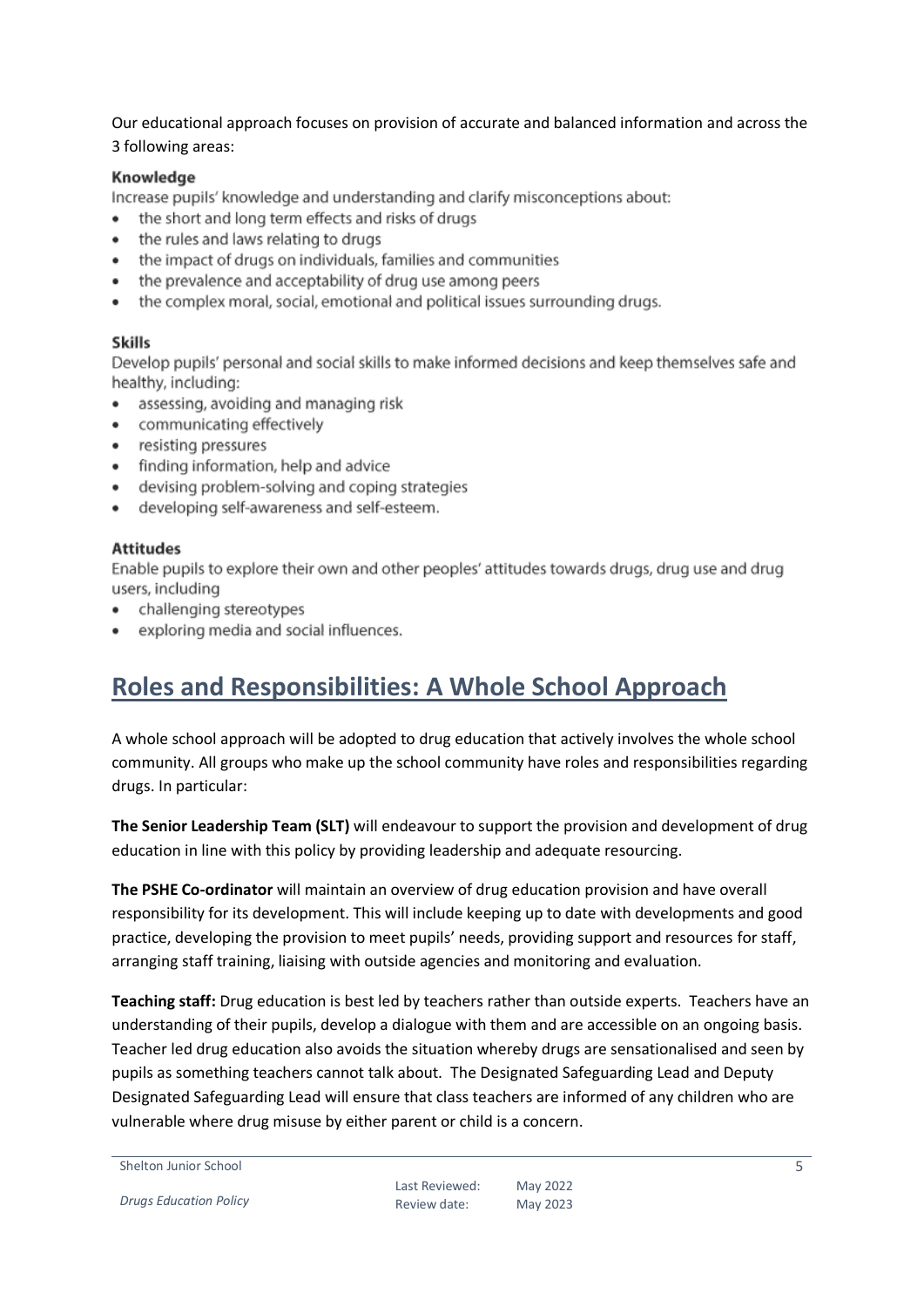Teachers may not have detailed knowledge of drugs. Whilst it is helpful if they have some knowledge about drugs, they do not need to be 'walking encyclopaedias' to successfully teach drug education. Drug education is not just about factual information and many teaching packages include activities which contain relevant drug information for use with pupils. Pupils may sometimes know more about certain drugs than their teachers but this can be put to good use in lessons. If teachers need to know a specific piece of information, they can always find out later, possibly by involving pupils in research. More important than detailed factual information, is feeling confident, developing trust with pupils and having the teaching skills to allow pupils to explore and discuss the many complex issues involved.

All teachers are involved in the school's drug education provision. They teach drug education through the PSHE programme and purchased Christopher Winter Project scheme of work, through science and other curriculum areas. All teachers play an important pastoral role by offering support to pupils. Any teacher can be approached by a pupil who experiences a difficulty regarding drug education issues. Teachers will be consulted about the school's approach to drug education and aided in their work by provision of resources, background information, support and advice from experienced members of staff and access to appropriate training.

**Non-teaching staff** may be involved in a supportive role in some drug education lessons and also play an important, informal pastoral support role with pupils. They will have access to information about the drug education programme and be supported in their pastoral role.

**Governors** have responsibilities for school policies. They will be consulted about the drug education provision and policy and have regular reports at Governor's meetings.

**Parents/carers** have a legal right to view this policy on the school's website. The school's approach to drug education will encourage dialogue between parents /carers and their children.

**Outside agencies and speakers** may be involved in inputting to drug education lessons and as points of referral as support services for pupils. The school will only work with agencies and speakers who are appropriate to pupil needs. We shall work in partnership with them and jointly plan their work within the school. The school will also promote relevant helping agencies that pupils can access.

**Pupils** have an entitlement to age and circumstance appropriate drug education and to pastoral support. They will be actively consulted about their drug education needs and their views will be central to developing the provision.

## <span id="page-5-0"></span>**The Drug education programme**

At *Shelton Junior School,* Drug education is taught in a number of places within the school curriculum.

### <span id="page-5-1"></span>**Science**

Shelton Junior School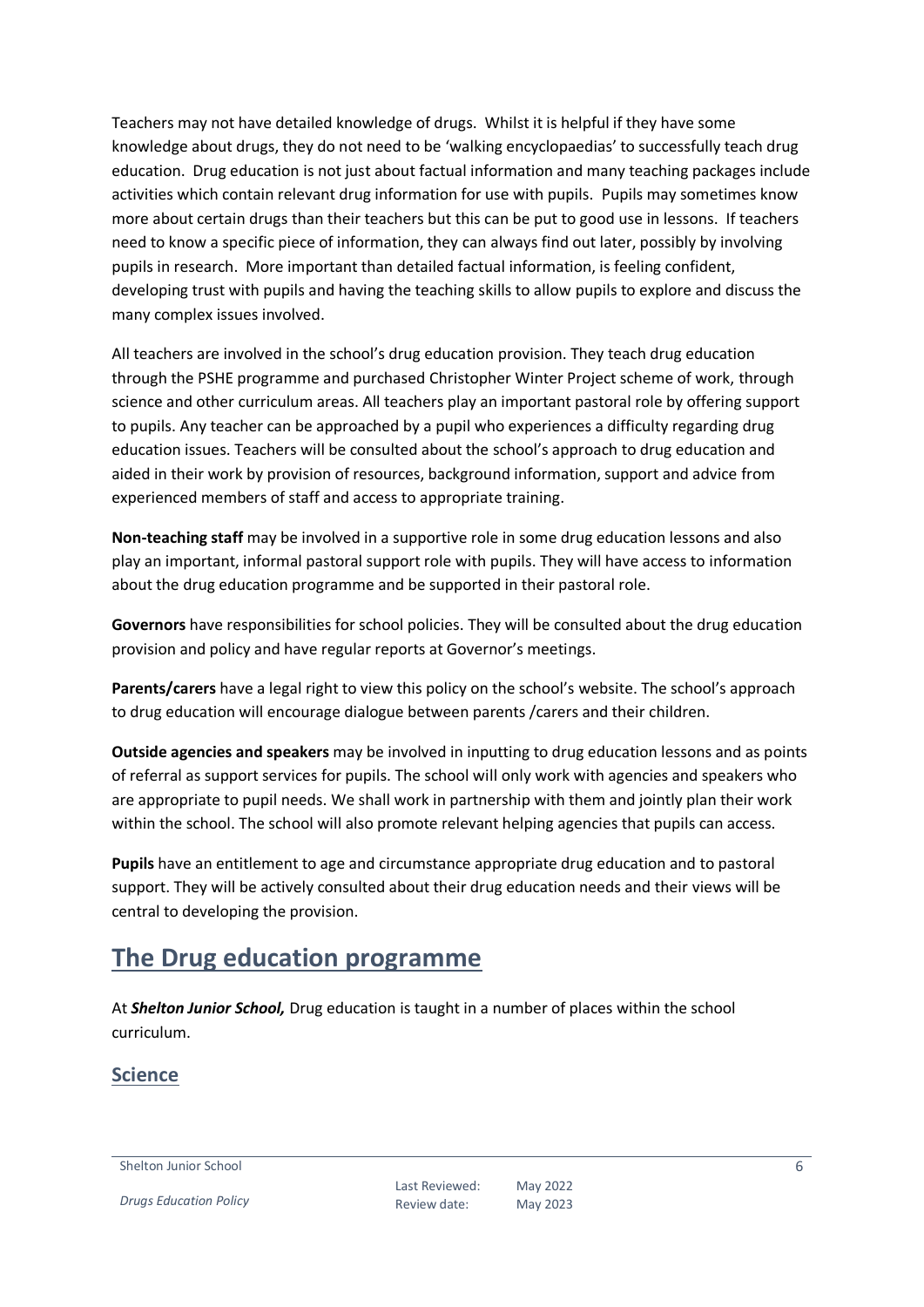There is a statutory requirement to deliver an element of the drug education programme through the National Curriculum in Key Stage 2. Pupils should be taught that tobacco, alcohol and other drugs can have harmful effects.

### <span id="page-6-0"></span>**PSHE**

At **Shelton Junior School** the drug education components of the PSHE curriculum are taught using the **Christopher Winter Project Drug Education Programme**

#### <span id="page-6-1"></span>**Methodology and resources**

A wide range of teaching methods are used that enable pupils to actively participate in their own learning. This includes use of quizzes, case studies, research, role play, video, small group discussion and use of appropriate guest speakers. Occasional use of drama productions also forms part of the programme. Teaching is conducted in a safe learning environment through the use of ground rules and distancing techniques so that pupils are not put on the spot or expected to discuss their own personal issues in class. Teaching resources are selected on the basis of their appropriateness to pupils.

#### <span id="page-6-2"></span>**Answering pupils' questions**

The school believes that pupils should have opportunities to have their genuine questions answered in a sensible and matter-of-fact manner. However, occasionally a pupil may ask a particularly explicit, difficult or embarrassing question in class. Teachers will use their skill and discretion to decide about whether to answer questions in class and, if so, how. They will establish clear parameters of what is appropriate and inappropriate in class by discussing ground rules with pupils and by taking an approach that encourages pupils to be mature and sensible.

If a teacher does not know the answer to a question they will acknowledge this and suggest that they and pupils research the answer to the question later. If a question is too explicit or inappropriate to answer in class at that moment, teachers will acknowledge it and attend to it later with the pupil who asked it. If a question is too personal teachers will remind pupils about the ground rules and if necessary point out appropriate sources of support. If a teacher is concerned that a pupil is at risk they will follow the school's child protection procedures.

### <span id="page-6-3"></span>**Monitoring and evaluation**

The programme is regularly evaluated by the PSHE Leader. The views of pupils and teachers who deliver the programme are used to make changes and improvements to the programme on an ongoing basis.

This policy enables Shelton Junior School to carry out our functions with a view to safeguarding and promoting the welfare of children under sections 175 and 157 of the Education Act (2002). The policy is in line with the following legislation and guidance:

Shelton Junior School